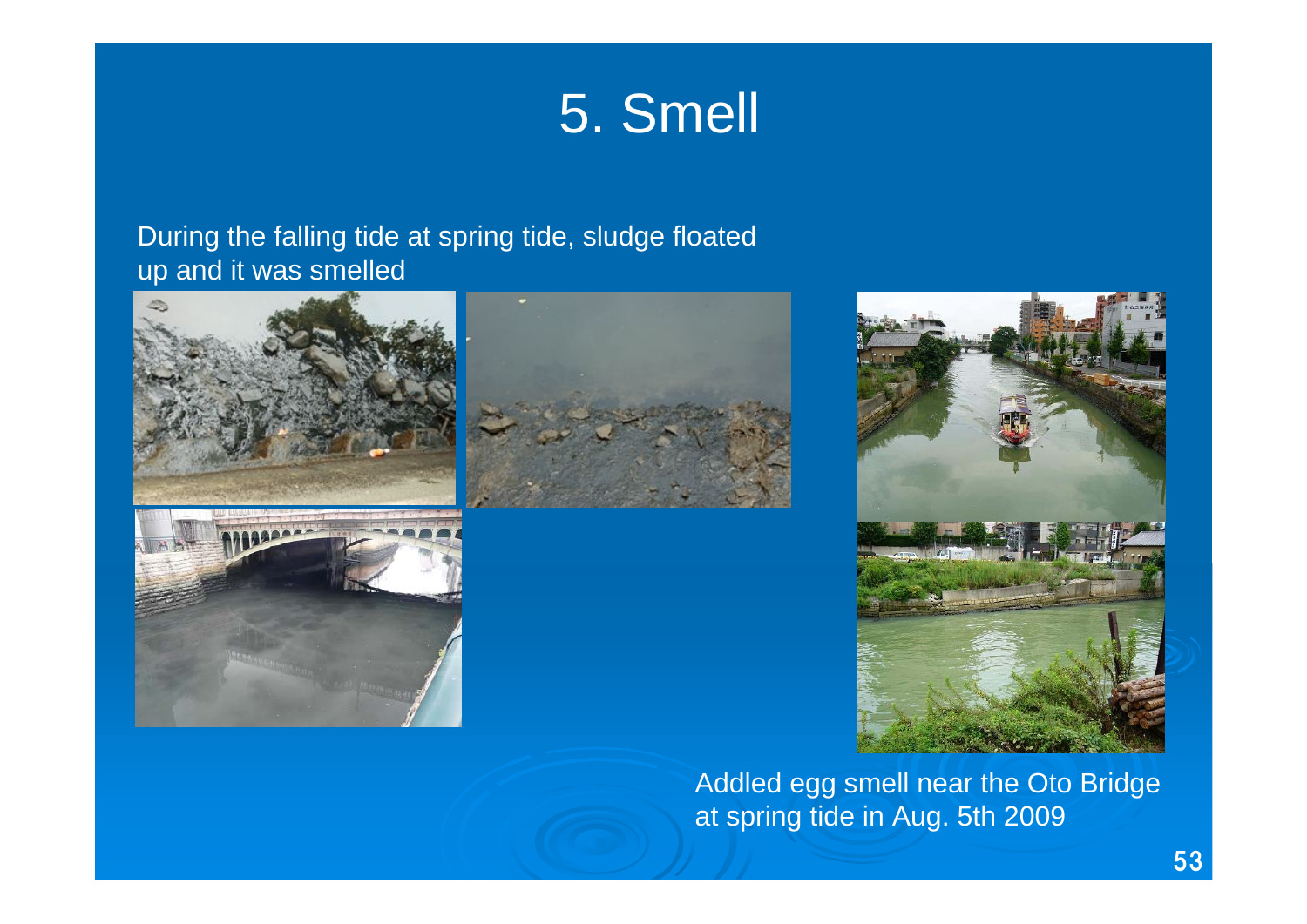

### Sludge is appearing around the Gojo Bridge Photo by NIT River Survey Group

■ Report from the Nagoya Institute of Technology (NIT) River Survey Group May 26th, 2nd day of spring tide **Observation of SS and water quality at the Gojo and Naka Bridge**

While the water level was high, it was transparent and we could feel the good effect of water transmission.

But as water level was getting low, it became black and SS increased drastically. In addition, black sludge rose up to the surface along the coast, and it got so smelly. Although all the surface wasn't covered by sludge and it seems better than before, the appearance was still bad with terrible smell. We could see that black things were flowing like ink paintings.

So now, we are planning to find out where, what conditions of water level, and how long time of the year, these bad phenomenon occurs. In addition, we wonder we could survey which hours people feel uncomfortable at some bridges. Then it is considered that, SS and water quality should be improved, if the water level be kept higher at the lower area too.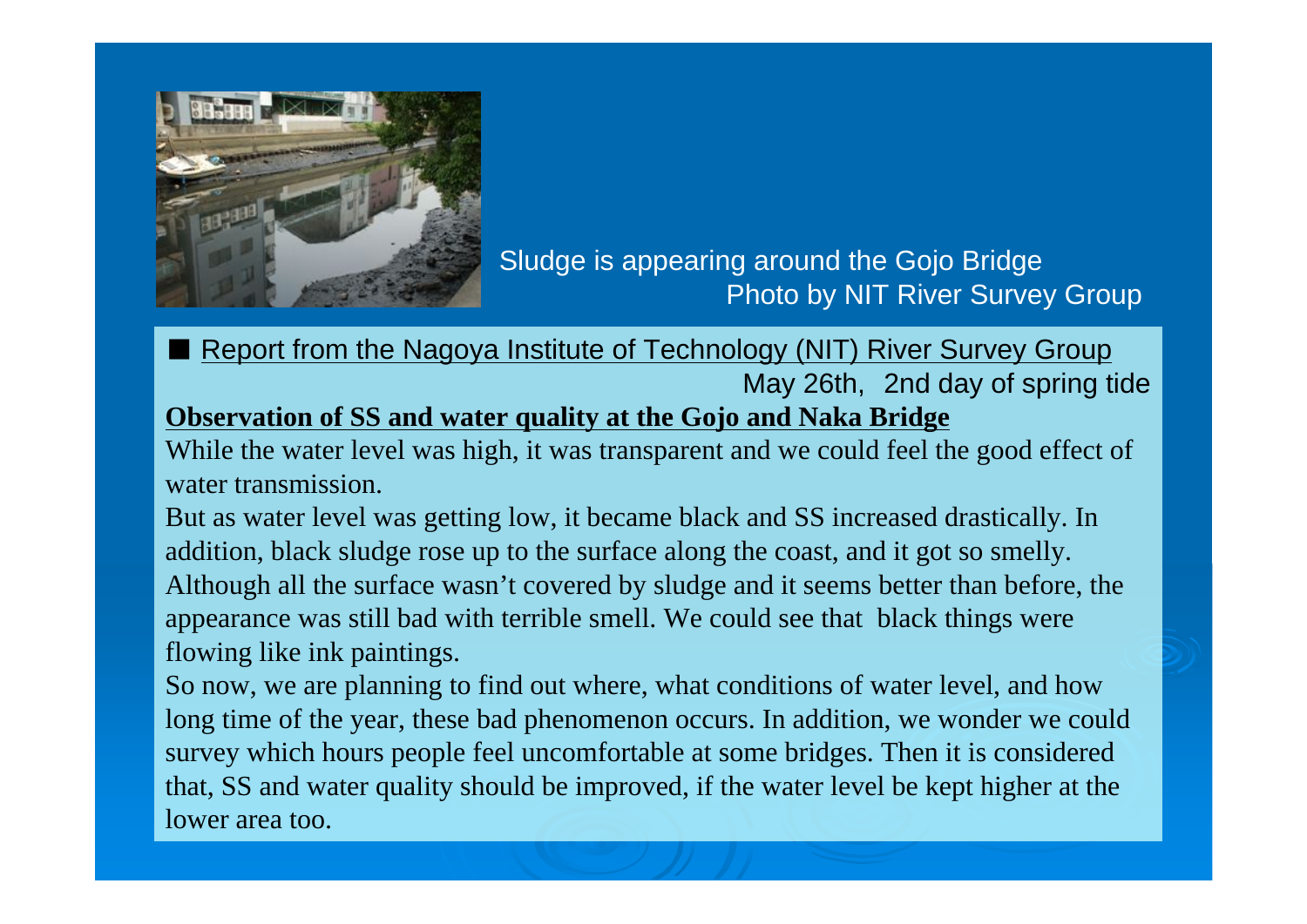## 5.1. Generation Status of Smell

( With TRWKR, No rainfall on the day and the day before )



(Ref.)Japanese Offensive Odor Control Act Control reference quantities at business property line is provided as the concentration of specified offensive odor substance corresponding to the odor intensity of 2.5 to 3.5 in Indication Method of 6-Level-Odor Intensity In case ②"Smell a little" becomes tolerance level of citizens

| Odor<br>Intensity | How it smells                                   |
|-------------------|-------------------------------------------------|
|                   | No Smell                                        |
|                   | Smelly engouh to sense it                       |
|                   | Smelly enough to find out what<br>kind of smell |
|                   | Smell easily to realize                         |
|                   | Bad Smell                                       |
|                   | Extremely Bad Smell                             |

Note) 0% data is not displayed

#### **E** How was the odor level?

Ratio of 3-5 between Matsushige Bridge - Asahi Bridge is high.

 $\rightarrow$  In the evaluation of impression of water pollution, ratio of odor between Matsushige Bridge - Asahi Bridge is higher t han other areas.

54

This result also shows that ratio of  $\mathcal{F}(\mathcal{F})$  in this area is higher t han the others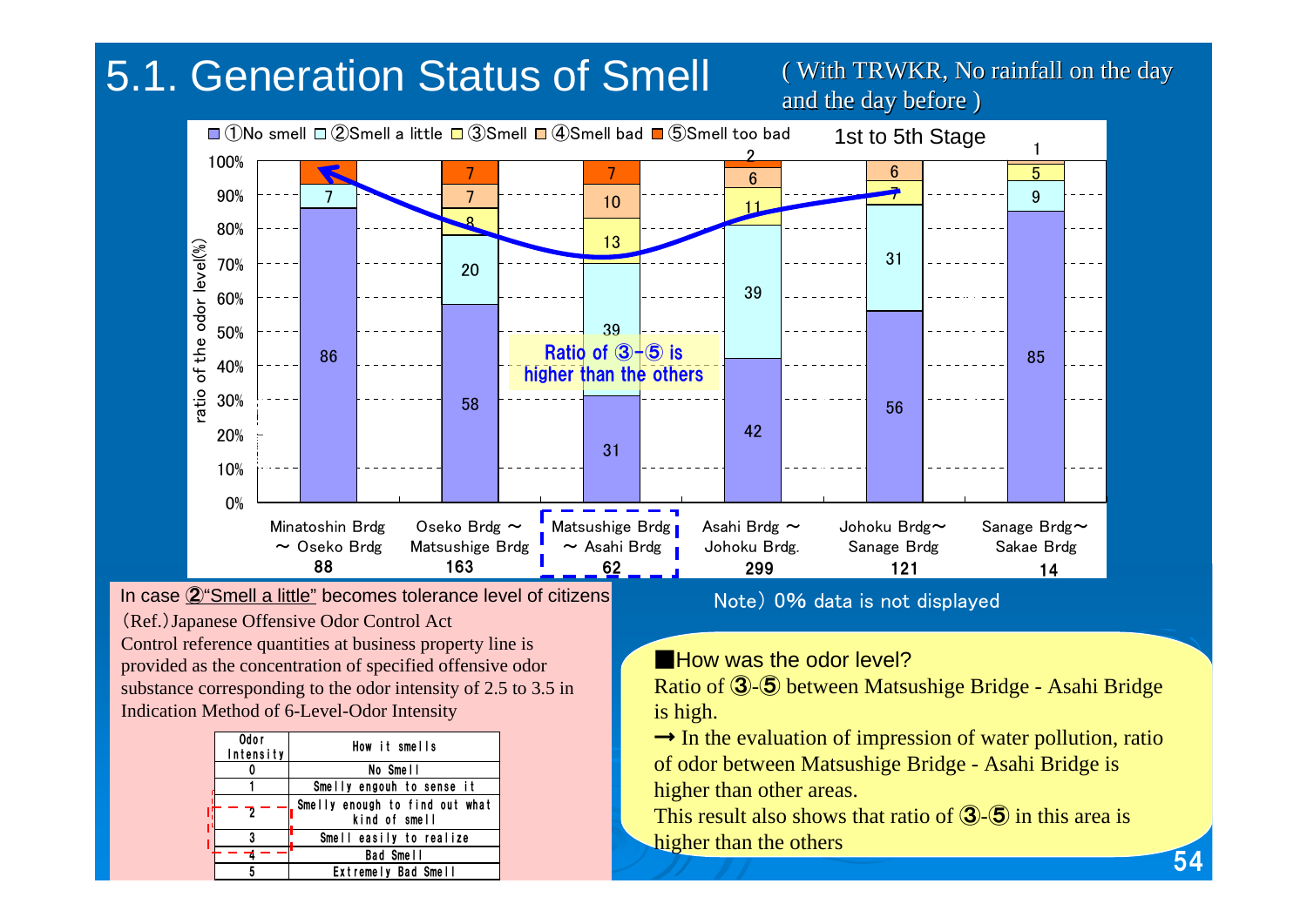### 5.2. Generation Status of Smell in each span



 $\sim$  Minatoshi Brdg

Sanage Brdg  $\square$  (in  $\Omega$  smell  $\square$  2 Smell a little  $\square$  3 Smell  $\square$  4 Smell bad  $\square$  (5 Smell too bad



 $($  With TRWKR, No rainfall on the day and the day before )

(Ref.) Japanese Offensive Odor Control Act Control reference quantities at business p roperty line is provided as the concentration of specified offensive odor substance corresponding t o the odor intensity of 2.5 to 3.5 in Indication Method of 6-Level-Odor

Intensity

| Odor<br>Intensity       | How it smells                                   |
|-------------------------|-------------------------------------------------|
|                         | No Smell                                        |
|                         | Smelly engouh to sense it                       |
| $\overline{\mathbf{2}}$ | Smelly enough to find out what<br>kind of smell |
| 3                       | Smell easily to realize                         |
|                         | Bad Smell                                       |
|                         | Extremely Bad Smell                             |

■How did the odor level change? (Average level between Sanage Bridge - Minatoshinbashi Bridge)

- The odor condition on the  $5<sup>th</sup>$  stage was slightly improved compared with the 1<sup>st</sup> stage conducted at beginning of TRWKR.
- Ratio of  $\mathbf{\Im}$  to  $\mathbf{\Im}$  on the 1<sup>st</sup>, 3<sup>rd</sup>, and 5<sup>th</sup> stage, which were held from spring to summer, is higher than 2<sup>nd</sup> and 4<sup>th</sup> stage, which were held from autumn to winter.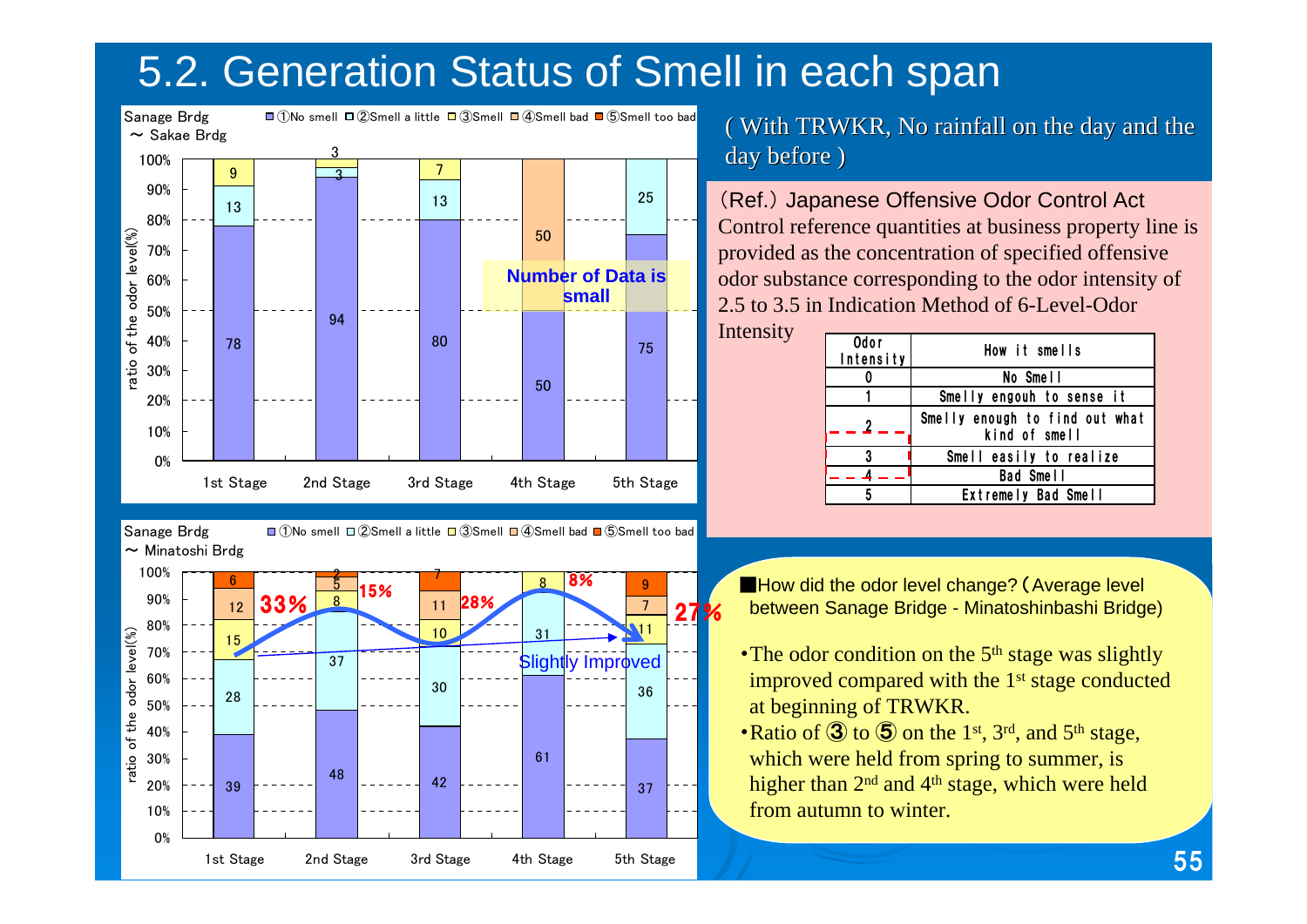## 5.3. Generation Status of Smell

0%10% 20% 30%40%50% 60%70%80%90%100%

0%10%20%30%40%50%60%70%80%90%100%

ratio of the odor level(%)

the

ჼჾ

 $ratio$ 

odor

 $level(% \mathcal{N})$ 

ratio of the odor level(%)

of the

odor

 $level(\%)$ 

#### (Sanage Bridge ~ Minatoshinbashi Bridge)

#### day and the day before )  $\square$  (1) No smell  $\square$  (2) Smell a little  $\square$  (3) Smell ①No smell ②Smell a little ③Smell ④Smell bad ⑤Smell too bad Sanage Brdg ~Johoku Brdg Matsushige Brdg ④Smell bad ⑤Smell too bad  $\sim$  Oseko Brdg 100%2 100 9 10 9971511 $level(\%)$ 90%م ratio of the odor level(%) 1321530 $\frac{3}{10}$   $\frac{1}{10}$   $\frac{1}{10}$   $\frac{1}{10}$   $\frac{1}{10}$ **Improved** 11121580% 32970%71538deteriorated 24odor 60%1850%the 828040%7868৳ 30%59535249**Number of data**47ratio 4320%**is small**10%0%1st Stage 2nd Stage 3rd Stage 4th Stage 5th Stage 1st Stage 2nd Stage 3rd Stage 4th Stage 5th Stage Johoku Brdg  $\square$  (i)  $\square$  (i)  $\square$  a little  $\square$  (3) Smell  $\square$  (4) Smell bad  $\square$  (5) Smell too bad ①No smell ②Smell a little ③Smell ④Smell bad ⑤Smell too bad Oseko Brdg ~ Minatoshin Brdg  $\sim$  Asahi Brdg <sup>5</sup> <sup>17</sup> <sup>8</sup> <sup>5</sup> 100% $level(\%)$ 90% $-$ 5ratio of the odor level(%) Number of data is small80%43 $\frac{1}{2}$ <sup>50</sup>Improved 5070% <sup>33</sup> 4346odor 60% $$ **kumber** 50%100 100 100e<br>S **data**40%2567**isma** ჼჾ 30%5750 $\sim$  50 42ratio 20% 382510%0%1st Stage 2nd Stage 3rd Stage 4th Stage 5th Stage 1st Stage 2nd Stage 3rd Stage 4th Stage 5th Stage 調査数2 調査数13 調査数2 Smell was improved Asahi Brdg<br> **E** (1) Only smell  $\Box$  (2) Smell a little  $\Box$  (3) Smell  $\Box$  (4) Smell bad  $\Box$  (5) Smell too bad 44between Sanage Bridge - Asahi Bridge



- How did the smell condition change?
- The smell condition on the  $5<sup>th</sup>$  stage was slightly improved compared with the 1<sup>st</sup> stage beginning of TRWKR.
- ・Meanwhile, the smell condition between Asahi Bridge – Oseko Bridge was deteriorated. 56

( With TRWKR, No rainfall on the ( With TRWKR, No rainfall on the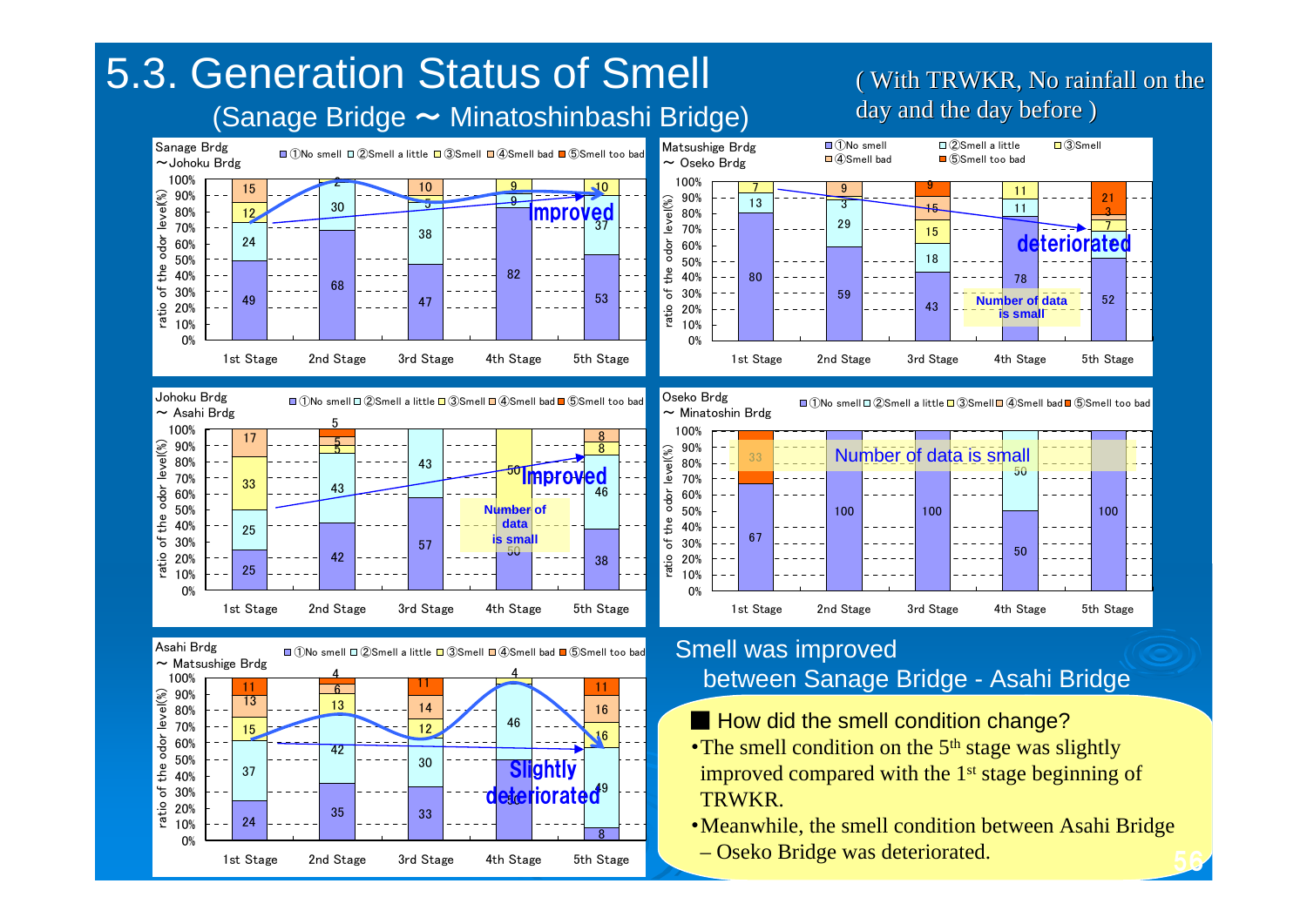### 5.4. Kind of Smell in each span



( With TRWKR, No rainfall on the day and the day before )

**How did "kind of smell" change?** (Average of data between Sanage Bridge – Minatoshinbashi Bridge )

- Ratio of "*Ditch Smell*" is around 50-60 %
- Ratio of "2 Sludge Smell" on the 3<sup>rd</sup> and the 5<sup>th</sup> stage, which were held from spring to summer, is higher than the 2nd and 4th stage, which were held in autumn to winter
- Ratio of "<sup>3</sup> Addled Egg Smell" was increased on the 5<sup>th</sup> stage.

Note) 0% data is not displayed<br>57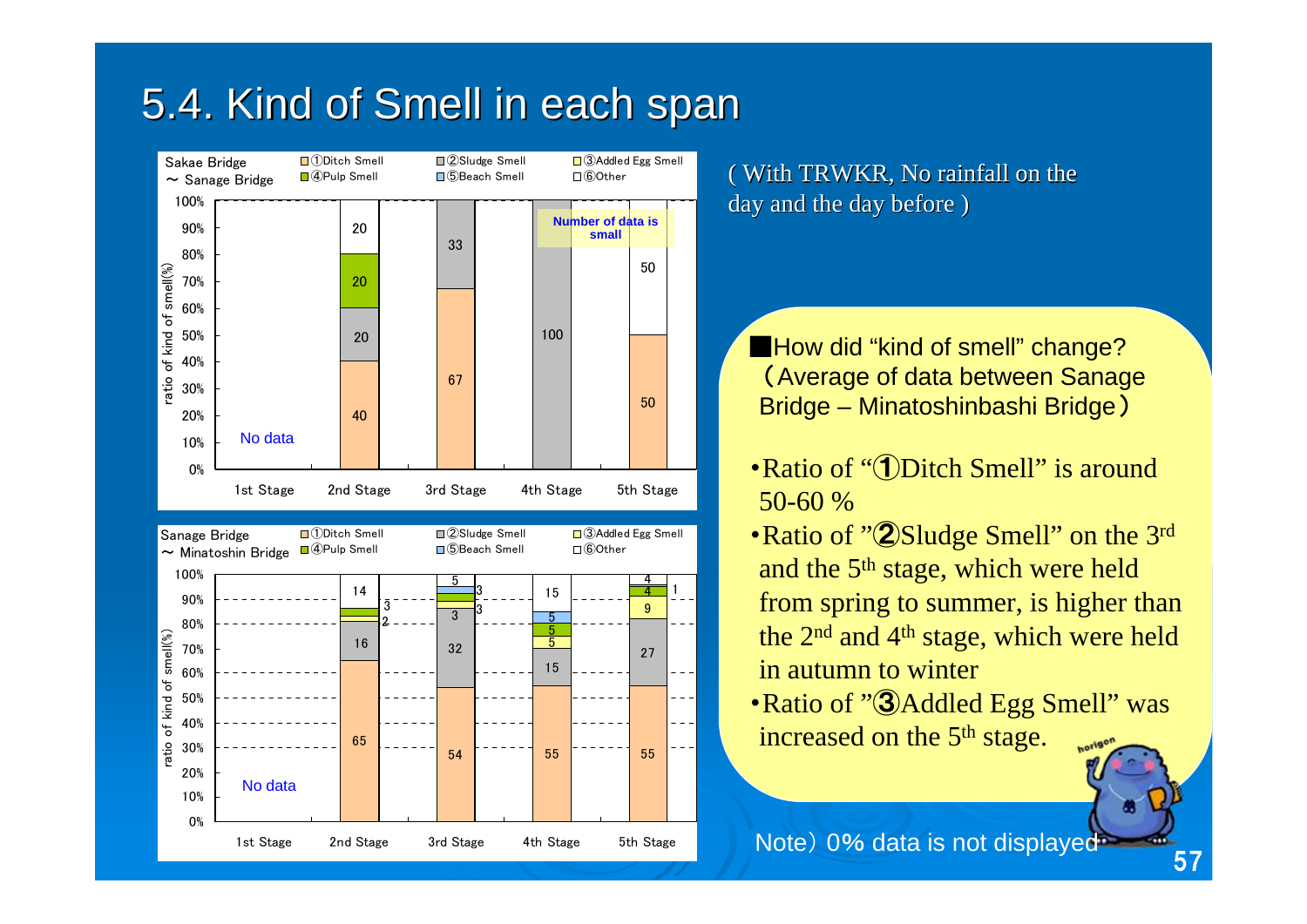### 5.5. Kind of Smell (Sanage Bridge – Minatoshinbashi Bridge)

( With TRWKR, No rainfall on the day and the day before )

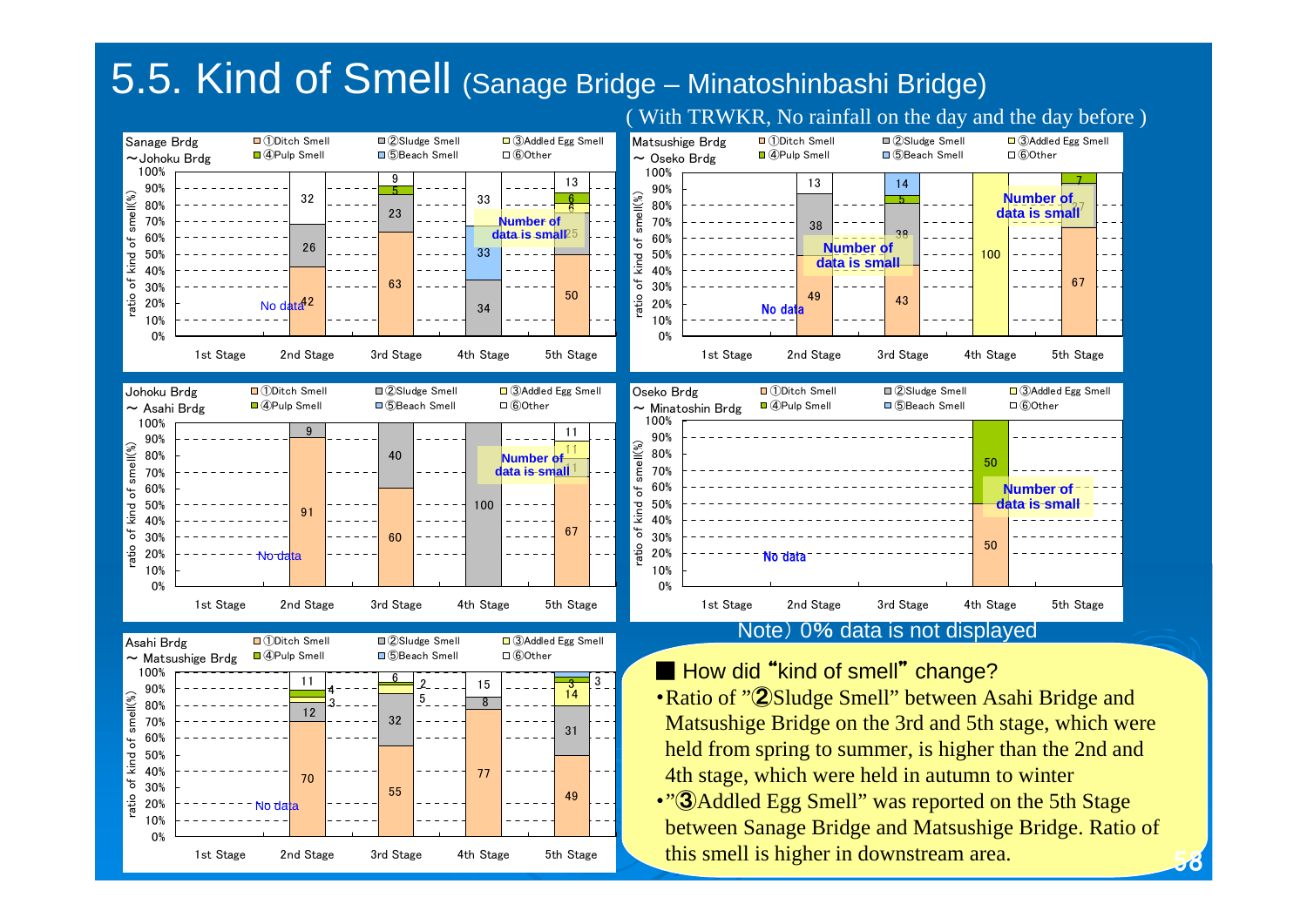### 5.6. Kind of Smell in Each Span

#### ( With TRWKR, No rainfall on the day and the day before )



Note) 0% data is not displayed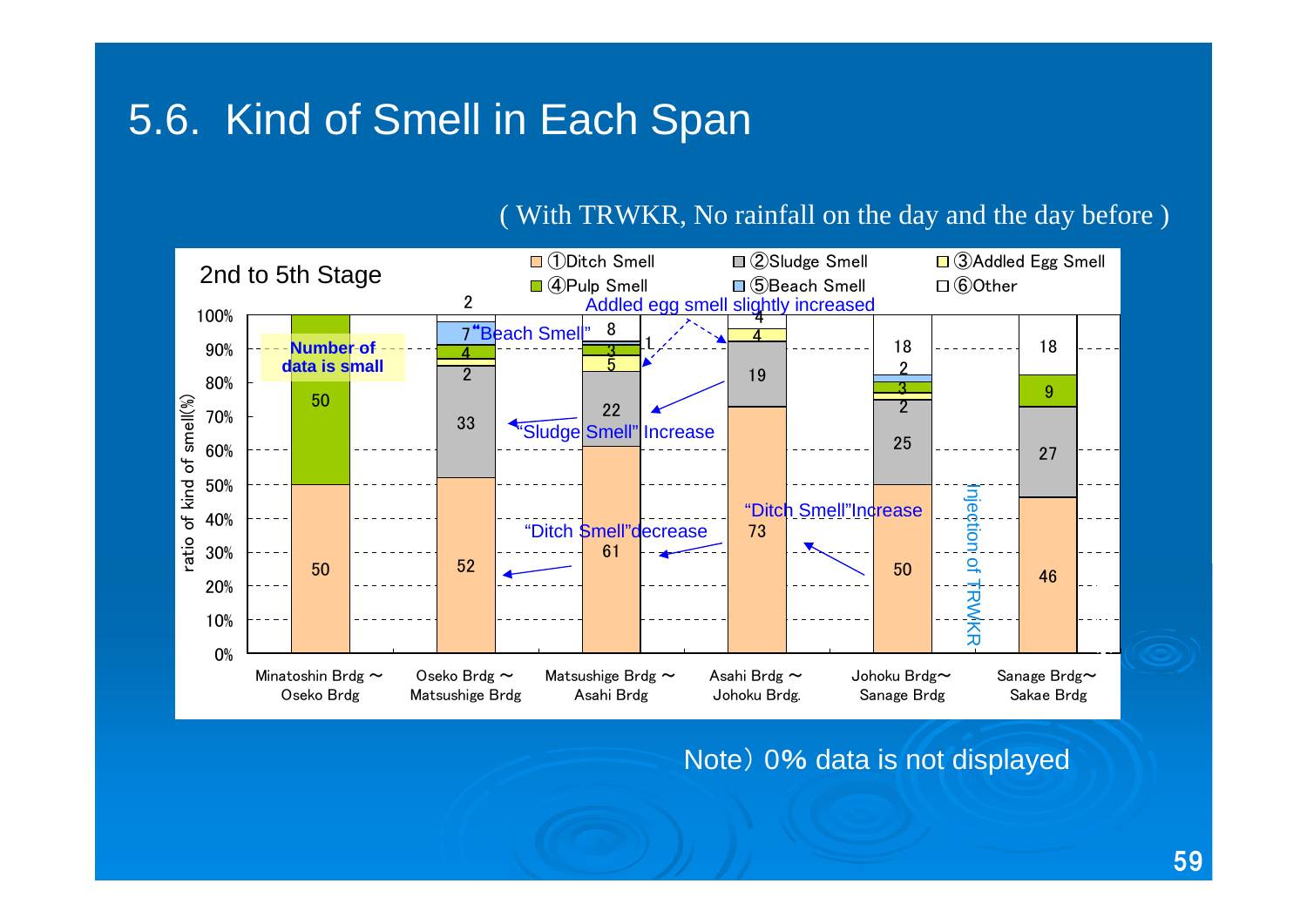### 5.6. Kind of Smell in Each Span

What kind of smell?

• Ratio of "Ditch Smell" in downstream of Johoku Bridge increased (50 %  $\rightarrow$ 70 %).

・Between Jyohoku Bridge – Oseko Bridge, ratio of "Ditch Smell" decreased (70 %  $\rightarrow$  50 %) and "Sludge Smell" increased (20 %  $\rightarrow$  30 %) toward downstream.

•"Ditch Smell" was reported between Matsushige Bridge – Oseko Bridge. •"Addled Egg Smell" was reported in downstream of Sanage Bridge. Ratio of this smell increased a little between Johoku Bridge – Matsushige Bridge. →It was found that ratio of "Ditch", "Sludge", and "Addled Egg" smell was high between the Asahi Bridge – Matsushige Bridge, where ratio of odor in the evaluation of water pollution was worse than other spans. "Sludge Smell" occurs especially when sludge rise up from river bed to surface and rolls up at low tide. And "Addled Smell" is regarded to occur when it is hit by blue tide.

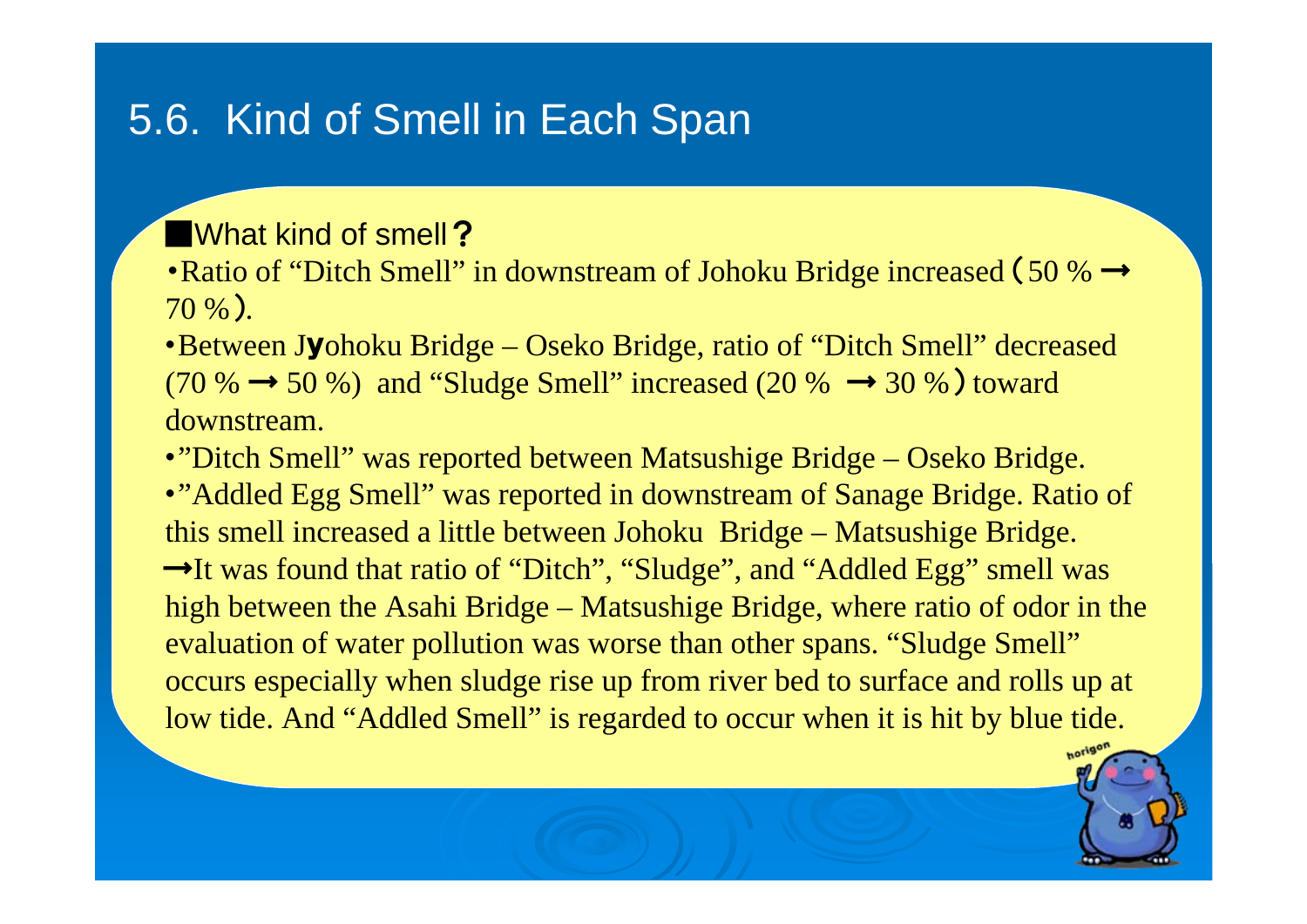Column – Smell -

Now we explain "Smell" surveyed by the time of the 5th stage. "Odor Level" is organized and classified in each span. (see 5.1.) As this result, ratio of "Smell" and "Smell bad" was higher than other spans. Next, "Odor Level" is organized and classified in each stage and each span. (see 5.2、5.3.)

Results show that odor of the  $5<sup>th</sup>$  stage was slightly improved from the  $1<sup>st</sup>$  stage held beginning of TRWKR and that ratio of "Smell"- "Smell extremely bad" was higher in spring to summer season than in autumn to winter season. In addition, in the  $5<sup>th</sup>$  stage, smell was improved from the  $1<sup>st</sup>$  stage between Sanage Bridge – Asahi Bridge, and while odor was deteriorated between Asahi

Bridge – Oseko Bridge.

Finally, "Kind of smell" is organized and classified. (see 5.4、5.5、5.6.) Between Sanage Bridge – Minatoshinbashi Bridge, ratio of "Ditch Smell" was high (50-60 %). And it was reported that ratio of "Sludge Smell" in spring to summer season was higher than in autumn to winter season reported. Besides, ratio of "Addled Egg Smell" increased on the 5<sup>th</sup> Stage.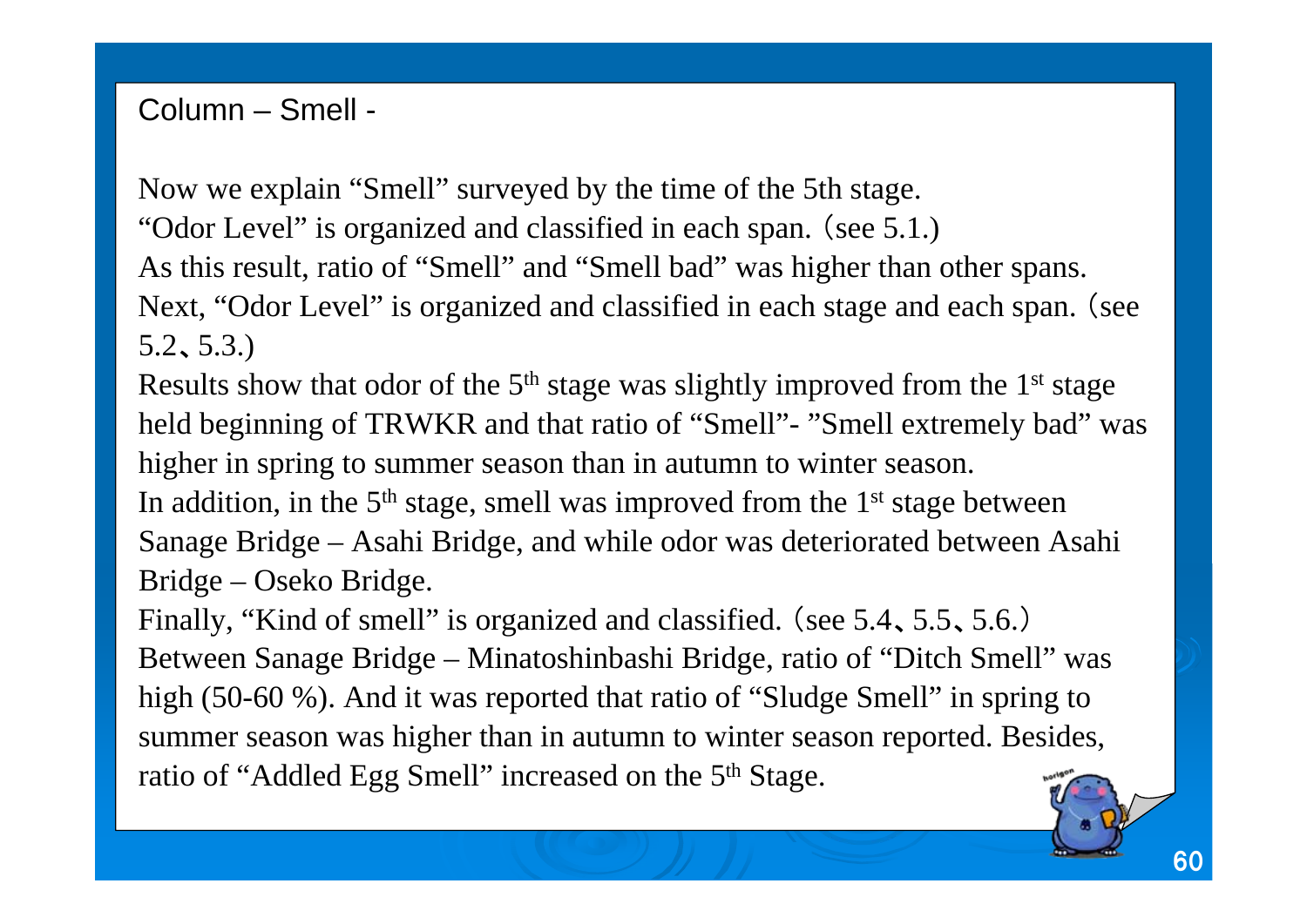Among the spans, ratio of "Ditch Smell" near Johoku Bridge was the highest and got lower toward downstream (70 $\rightarrow$  50 %), while ratio of "Sludge Smell" was higher toward downstream (20 $\rightarrow$  30 %).

Meanwhile, It was found that ratio of "Ditch", "Sludge", and "Addled Egg" smell was high between Asahi Bridge to Matsushige Bridge, where ratio of odor was higher than other spans in the evaluation of water pollution.

"Sludge Smell" occurs especially when sludge rise up from river bed into surface and rolls up at low tide. And "Addled Smell" is regarded to occur when it is blue tide\*.

Note) It is considered that sludge smell occurs by the influence of sludge turbidity, water quality, temperature, tide\* and so on.

\*Influence of tide

(Example ) drawdown of water level : Sludge on the water surface let its smell diffuse into the air

high flow velocity: Sludge rolls up and its smell diffuse into the air from the water surface.